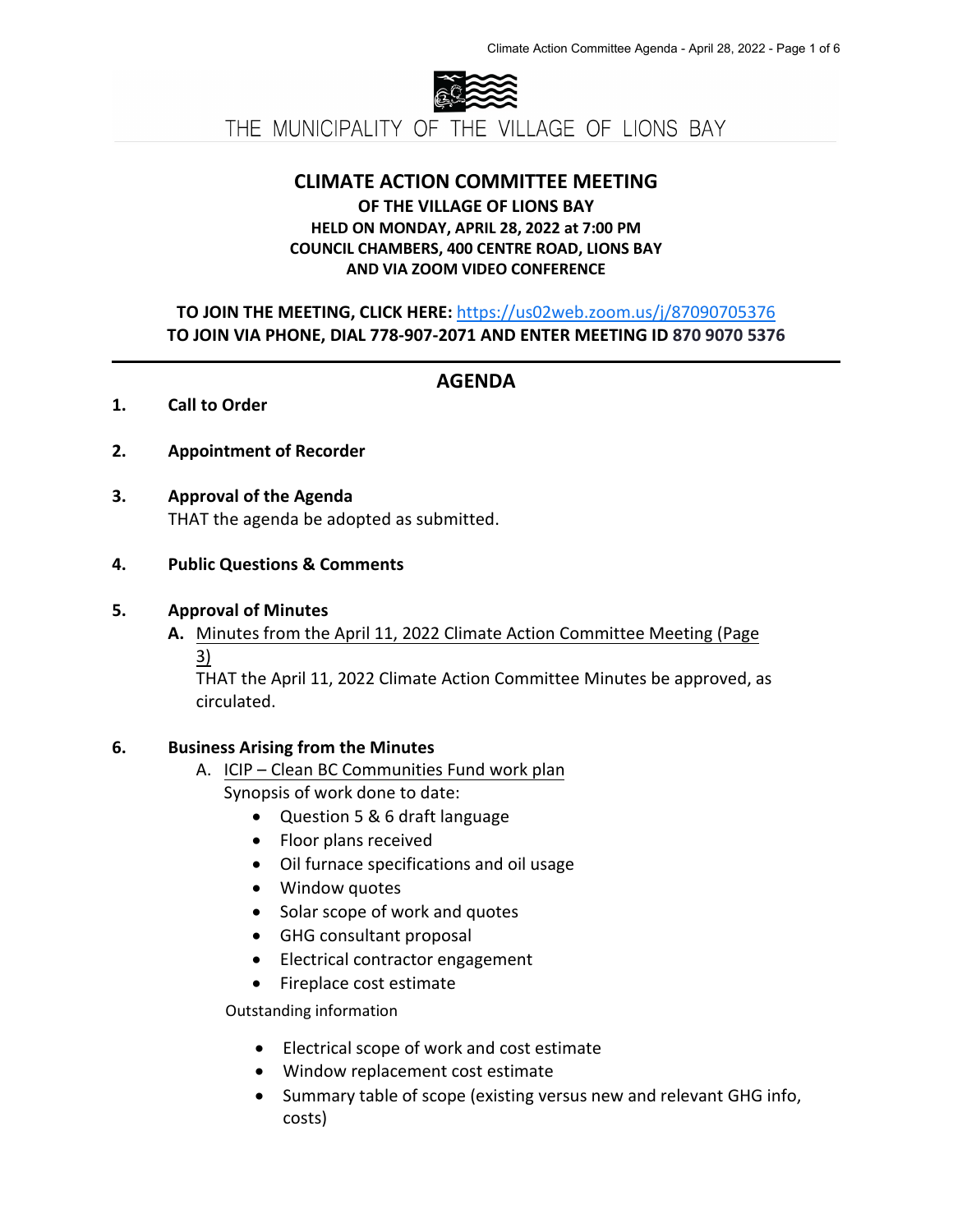Agenda – Climate Action Committee Meeting – April 28, 2022 Village of Lions Bay Page **2** of **2** 

#### **7. Unfinished Business**

**8. New Business**

### **9. Correspondence**

A. Nature Canada re: World Ocean's Day Resolution (Page 5)

# **10. Public Questions & Comments**

- **11. Adjournment**
- **12. Next Meeting** Thursday, May 19, 2022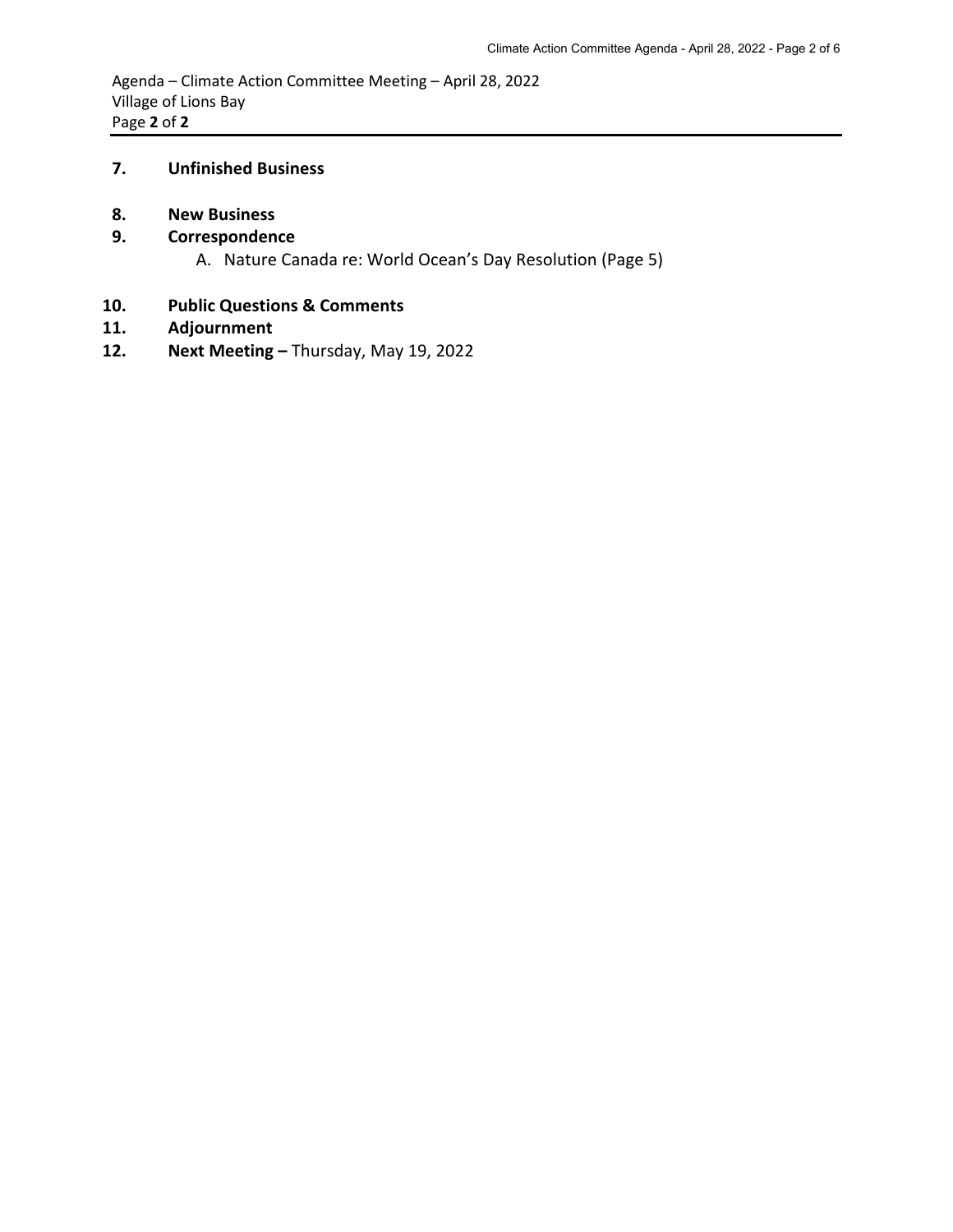April 11, 2022 CAC minutes

7:03 calling the meeting to order

NB, CL, RS, GW, JP, JW, CG, public NA Regrets: JC

Norm B to record

Public participation:

Neville Abbot

- 1. Page 27 need to exclude the office
- 2. Greg had the committee considered cord wood; allocated carbon, was that considered.

Adoption of previous minutes.

Fireplace GHG reduction math, requires an expansion of the scope for the GHG consultant. RS raised concern around staff liability Discussion on pellet composition ensued

Current scope and budget:

- 1. Heat pumps: \$40,000
- 2. Electrical Service upgrade: \$25,000 \$50,000
- 3. Back-up Power: \$45,000 (batteries)
- 4. Solar: \$35,000
- 5. Fireplace: \$16,000 (this could be heat source)
- 6. Windows: \$31,000

Total proposed budget: \$217,000 – at the moment 2023 budget \$120,000. If we shave Windows and Solar out of the scope we're closer to \$120,000. RS would like to understand hall annual maintenance budget, and hall electrical upgrade seems overdue.

Discussion on scope of project ensued.

Village hall is a refuge centre, it is not a post disaster refuge centre.

Actions: Cost out battery system, consider asking solar company. Jon Povill will ask about battery sizing and costs.

Clarify if back-up power is actually covered.

Scope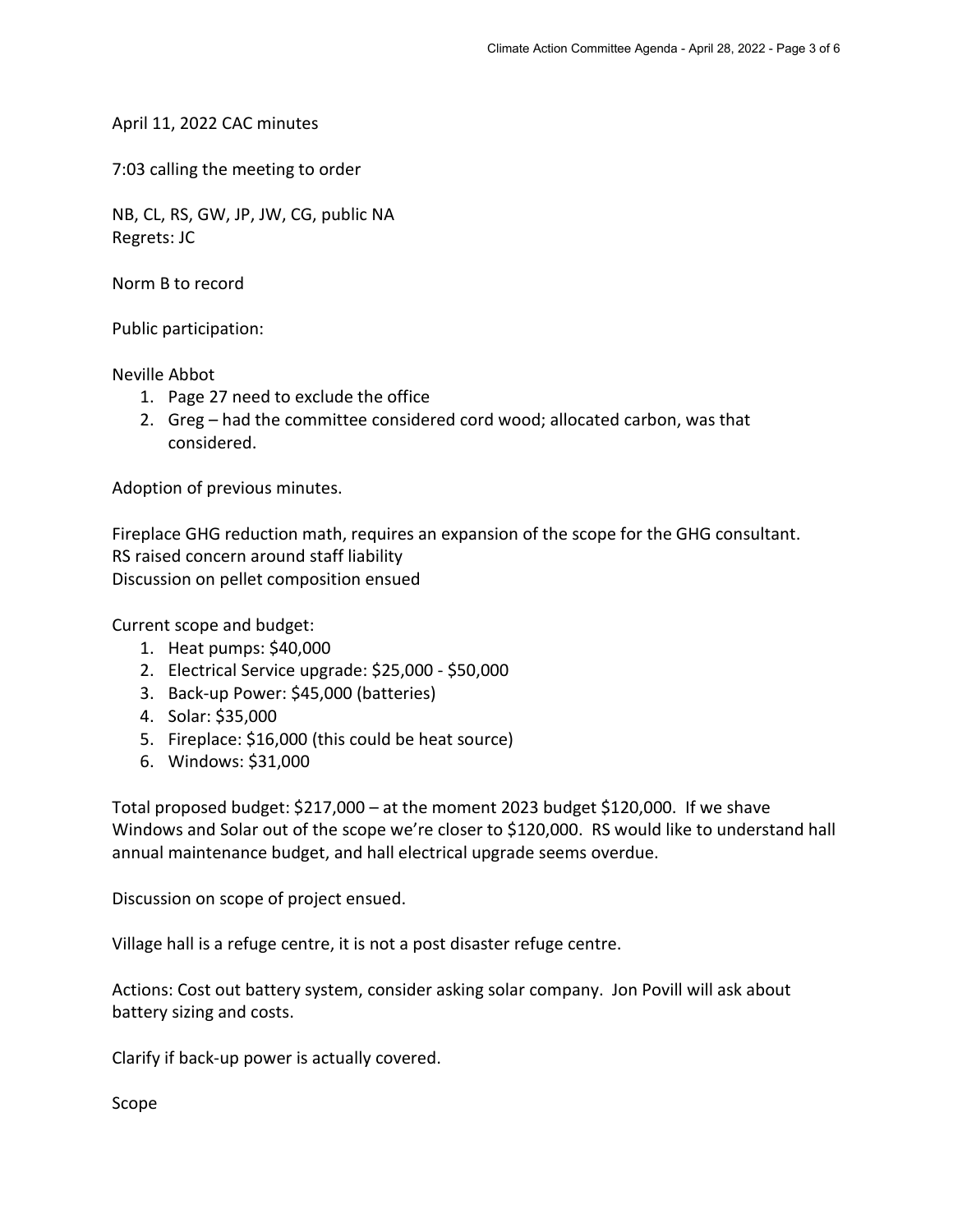**Windows** 

Batteries could power lights and ancillary while generator runs heat pumps.

Budget should get a lifecycle cost reduction boost due to oil savings, roughly \$10,000/yr.

Next steps:

- 1. Upload latest word version of application questions
- 2. Christina to reshare google drive link
- 3. CAC members to review writing sections and pick on to complete
- 4. Norm to engage with Brightspot, Christina happy to join call
	- a. Consider asking Brightspot to look at wood fire place insert versus diesel back-up for heat. Jon P to provide fire place specs, Greg/Jon W to dig up pellet fireplace spec.
- 5. Ruth happy to review/contribute to aspirational section of grant

Discussion on fireplace ensued, insert "lead by example", use during emerge or special events only.

Meeting adjourned at 8:37 pm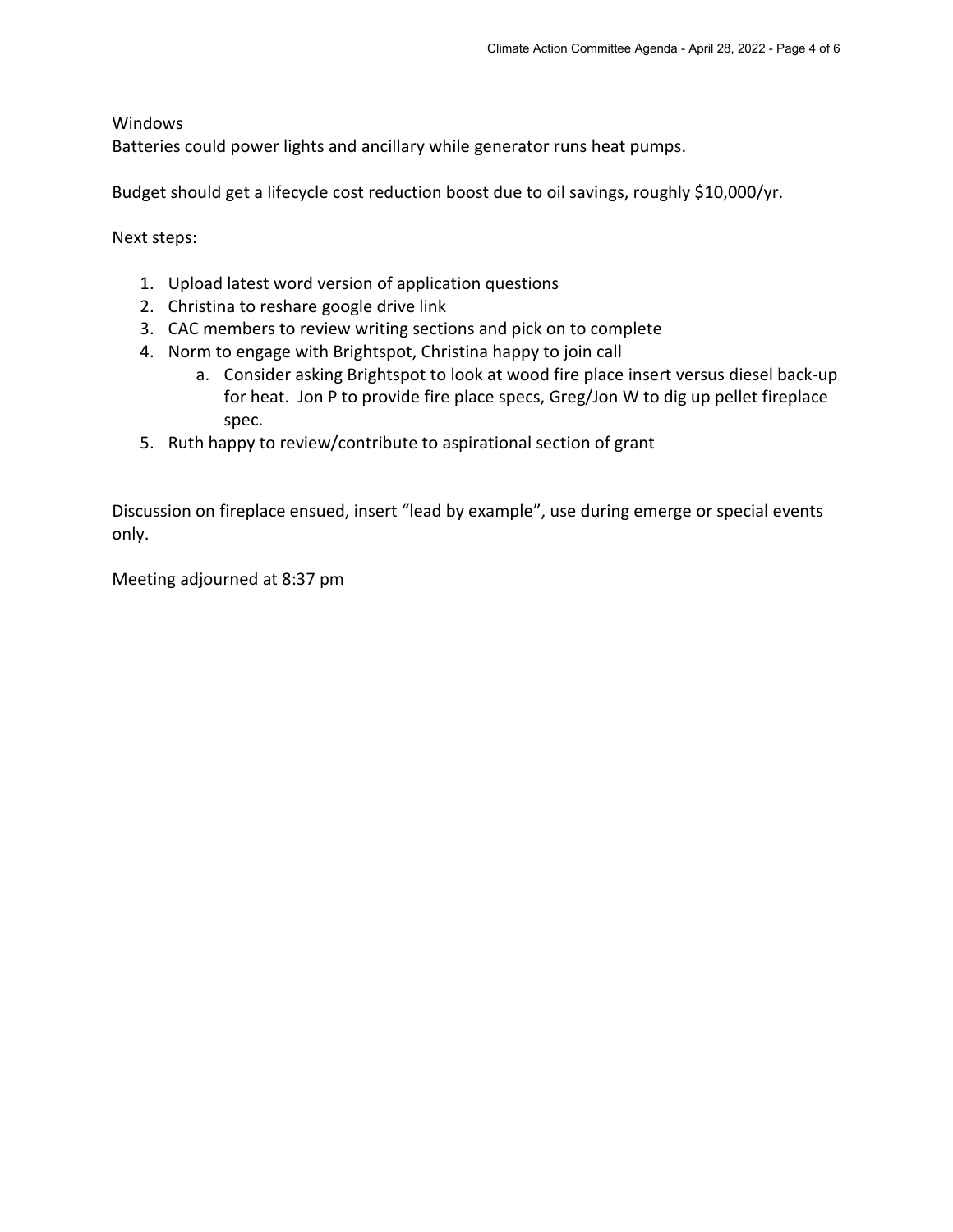His/Her Worship Mayor,

I'm writing to you on behalf of Nature Canada's ocean protection team with an opportunity to help create positive change for your community, and the natural world we all rely on.

Canada has the longest coastline in the world. With it comes the duty to be leaders in protecting and restoring the ocean. As part of the Global Deal for Nature in the Paris Accords, our government **has promised to protect 30 percent of oceans by 2030** through establishing Marine Protected Areas. In 2015 only one percent of Canadian oceans were protected. But as of 2020, due advocacy by Canadians like you, nearly 14 percent of the world's oceans are now safeguarded for generations to come.

Municipalities can be powerful change agents in the goal to protect 30 percent of the world's oceans by 2030. We have seen this leadership in action in combating climate change, when cities and towns across the world stepped up to reduce their greenhouse gas emissions and pressured federal governments to do the same. Whether on the coast or far inland, municipalities rely on ocean ecosystems for seafood production, climate regulation, and the preservation of unique and beautiful animals and ecosystems.

#### **Municipalities are on the front lines of climate change and feel effects firsthand, from extreme heat to extreme precipitation.**

Reaching our ocean protection goal will help us win the fight against global warming. Municipalities are on the front lines of climate change and feel effects firsthand, from extreme heat to extreme precipitation. The oceans play a pivotal role counteracting climate change as

the largest carbon sink, providing more than half our oxygen while storing fifty times more carbon than the atmosphere. Oceans also regulate weather, helping to balance the uneven distribution of solar radiation.

**Here's why we need you**: Your voice as a municipality can influence national governments and have a direct effect on the quality of life for your residents. It's as easy as having the council pass the attached resolution. By taking this simple step, you will be helping our policy team show government officials that Canadians support National Marine Protected Areas and encourage them to implement effective policies.

It would mean a great deal to us if you could sign on to help secure a future for our generation and the generations to come.

In solidarity with you and with our natural world,

Paul Gregory Senior Oceans Campaigner

*Nature Canada is one of the oldest national nature conservation charities in Canada. For 80 years, we've helped protect over 110 million acres of parks and wildlife areas in Canada and countless species. Today, Nature Canada represents a network of over 130,000 members and supporters, guided by more than 1,200 nature organizations.*